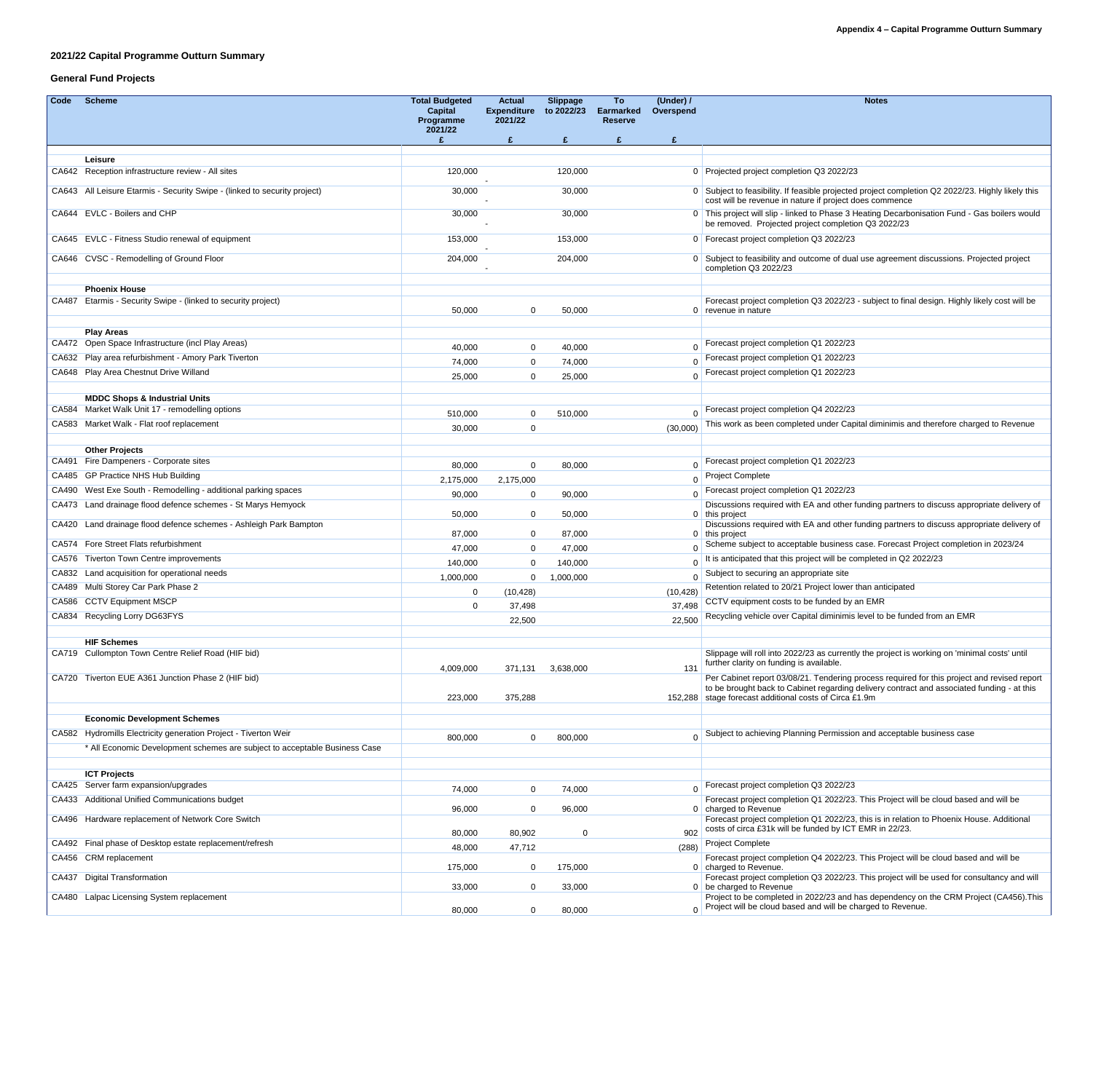## **2021/22 Capital Programme Outturn Summary (continued)**

## **General Fund Projects (continued)**

| Code  | <b>Scheme</b>                                                                                                                    | <b>Total Budgeted</b><br><b>Capital</b><br>Programme<br>2021/22 | <b>Actual</b><br><b>Expenditure</b><br>2021/22 | <b>Slippage</b><br>to 2022/23 | To<br><b>Earmarked</b><br><b>Reserve</b> | (Under) /<br>Overspend | <b>Notes</b>                                                                            |
|-------|----------------------------------------------------------------------------------------------------------------------------------|-----------------------------------------------------------------|------------------------------------------------|-------------------------------|------------------------------------------|------------------------|-----------------------------------------------------------------------------------------|
|       |                                                                                                                                  |                                                                 | £                                              | $\mathbf{f}$                  | $\mathbf{f}$                             |                        |                                                                                         |
|       |                                                                                                                                  |                                                                 |                                                |                               |                                          |                        |                                                                                         |
|       | <b>Other General Fund Development Projects</b>                                                                                   |                                                                 |                                                |                               |                                          |                        |                                                                                         |
|       | CA493 3 Rivers Scheme - Bampton                                                                                                  | 2,631,000                                                       | 1,018,668                                      | 1,612,000                     |                                          | (332)                  | Forecast project completion 2022/23                                                     |
|       | CA462 3 Rivers Scheme - Riverside Development (rear of Town Hall) Tiverton                                                       | 3,035,000                                                       | 2,422,319                                      | 613,000                       |                                          | 319                    | Forecast project completion 2022/23                                                     |
|       | CA486 * 3 Rivers scheme - Knowle Lane, Cullompton                                                                                | 8,002,000                                                       | 48,434                                         | 7,954,000                     |                                          | 434                    | Forecast project completion 2023/24                                                     |
|       | CA484 3 Rivers Scheme - Orchard House Halberton                                                                                  | 495,000                                                         | 102,000                                        |                               |                                          | (393,000)              | Project complete. Underspend as sale proceeds used to fund some of the build costs      |
|       | CA495 * 3 Rivers Schemes - Future Projects                                                                                       | 1,700,000                                                       | $\overline{0}$                                 | 1,700,000                     |                                          | $\overline{0}$         | Slippage until potential site(s) identified                                             |
| CA581 | <b>Post Hill Tiverton</b>                                                                                                        | 4,575,000                                                       | 115,370                                        | 4,460,000                     |                                          | 370                    | This project is subject to tendering for delivery provider                              |
|       | CA494 Park Road <sup>#</sup>                                                                                                     | 875,000                                                         | $\overline{0}$                                 | 875,000                       |                                          | $\Omega$               | This site is sold subject to contract - expected completion of land sale during 2022/23 |
|       | * These schemes require signed loan agreements before they can be progressed<br>further                                          |                                                                 |                                                |                               |                                          |                        |                                                                                         |
|       | # Delivery of this project is yet to be determined until conclusion of marketing<br>exercise & therefore maybe a Capital Receipt |                                                                 |                                                |                               |                                          |                        |                                                                                         |
|       |                                                                                                                                  |                                                                 |                                                |                               |                                          |                        |                                                                                         |
|       | <b>Private Sector Housing Grants</b>                                                                                             |                                                                 |                                                |                               |                                          |                        |                                                                                         |
| CG201 | <b>Disabled Facilities Grants-P/Sector</b>                                                                                       | 577,000                                                         | 470,569                                        |                               | 106,431                                  | (0)                    |                                                                                         |
|       | CG208 Loans Scheme - Lendology                                                                                                   |                                                                 | 150,000                                        |                               | (150,000)                                | $\overline{0}$         | Net underspend of £44k will remain in the EMR                                           |
|       |                                                                                                                                  |                                                                 |                                                |                               |                                          |                        |                                                                                         |
|       | <b>Total General Fund Projects</b>                                                                                               | 32,443,000                                                      | 7,426,963                                      | 24,840,000                    | (43, 569)                                | (219, 606)             |                                                                                         |

### **Housing Revenue Account Projects**

| Code | <b>Scheme</b>                                                                        | <b>Total Budgeted</b><br><b>Capital</b><br>Programme<br>2021/22 | <b>Actual</b><br><b>Expenditure</b><br>2021/22 | <b>Slippage</b><br>to 2022/23 | To<br><b>Earmarked</b><br><b>Reserve</b> | (Under) /<br>Overspend | <b>Notes</b>                                                                                                                                                                |
|------|--------------------------------------------------------------------------------------|-----------------------------------------------------------------|------------------------------------------------|-------------------------------|------------------------------------------|------------------------|-----------------------------------------------------------------------------------------------------------------------------------------------------------------------------|
|      |                                                                                      |                                                                 | $\mathbf{f}$                                   | £                             | £                                        | £                      |                                                                                                                                                                             |
|      |                                                                                      |                                                                 |                                                |                               |                                          |                        |                                                                                                                                                                             |
|      | <b>HRA Projects - Existing Housing Stock</b><br>CA100 Major Repairs to Housing Stock |                                                                 |                                                |                               |                                          |                        |                                                                                                                                                                             |
|      |                                                                                      | 2,770,000                                                       | 2,410,649                                      | 359,000                       |                                          | (351)                  | Covid-19 / Brexit has impacted on contract delivery, this will slip into 2022/23 and is mainly<br>in relation to the modernisation contract                                 |
|      | CA111 Renewable Energy Fund                                                          | 250,000                                                         | 32,640                                         |                               | 217,360                                  |                        | This underspend will remain in the Renewable Energy EMR                                                                                                                     |
|      | CG200 Home Adaptations - Disabled Facilities                                         | 300,000                                                         | 325,471                                        |                               |                                          | 25,471                 | Additional spend to meet demand                                                                                                                                             |
|      |                                                                                      |                                                                 |                                                |                               |                                          |                        |                                                                                                                                                                             |
|      | <b>Housing Development Schemes</b>                                                   |                                                                 |                                                |                               |                                          |                        |                                                                                                                                                                             |
|      | CA151 Garages Block - Redevelopment                                                  | 408,000                                                         | $\overline{0}$                                 | 408,000                       |                                          | $\overline{0}$         | This project will be completed in 2022/23 (Q2) (additional £92k flagged in 22/23 Capital<br>Programme giving total project budget of £500k)                                 |
|      | CA147 Affordable Housing/ Purchase of ex RTB                                         | 500,000                                                         | $\overline{0}$                                 |                               |                                          | (500,000)              | 4 RTB Buybacks (please see lines below). 40% of total cost funded by 1:4:1 receipts                                                                                         |
|      | CA148 RTB Buyback 16 Somerville Park, Willand                                        |                                                                 | 190,648                                        |                               |                                          | 190,648                | Please see budget on line CA147 (above)                                                                                                                                     |
|      | CA156 RTB Buyback 32 Spruce Park, Crediton                                           |                                                                 | 181,451                                        |                               |                                          | 181,451                | Please see budget on line CA147 (above)                                                                                                                                     |
|      | CA157 RTB Buyback Flat 3, Butler Close, Tiverton                                     |                                                                 | 117,815                                        |                               |                                          | 117,815                | Please see budget on line CA147 (above)                                                                                                                                     |
|      | CA178 RTB Buyback 1 Honiton Road, Cullompton                                         |                                                                 | 299,141                                        |                               |                                          | 299,141                | Please see budget on line CA147 (above)                                                                                                                                     |
|      | CA159 Housing 1-4-1 Scheme - Project 2                                               |                                                                 | 2,031                                          |                               |                                          | 2,031                  | Note in 22/23 Cap Prog - Initial enabling costs                                                                                                                             |
|      | CA152 Post Hill, Tiverton                                                            | 3,217,000                                                       | $\mathbf 0$                                    | 3,217,000                     |                                          | $\overline{0}$         | This project will cross a number of years and is also reflected in the MTFP                                                                                                 |
|      | CA124 Queensway (Beech Road) Tiverton (3 units)                                      | 550,000                                                         | 132                                            | 550,000                       |                                          | 132                    | An additional £222k approved per Cabinet Report 04/03/21. A further £22k approved per<br>Cabinet Report 26/10/21. Forecast project completion Q3 2022/23                    |
|      | CA141 Round Hill Tiverton- Site                                                      | 1,500,000                                                       | $\mathbf 0$                                    |                               |                                          | (1,500,000)            | This project will commence during 2023/24 and has been included in the Capital MTFP                                                                                         |
|      | CA146 HRA Regeneration Scheme 1                                                      | 2,000,000                                                       | $\mathbf 0$                                    |                               |                                          | (2,000,000)            | This project is being used to deliver modular housing across 2 sites. Shapland Place<br>Tiverton, and St Andrews Estate Cullompton - please see lines below CA154 and CA155 |
|      | CA154 Modular Housing - Shapland Place, Tiverton                                     |                                                                 | 101,864                                        | 1,023,000                     |                                          | 1,124,864              | This project is expected to be complete in Q3 22/23. It is hoped that this will be funded in<br>part by a bid to Homes England                                              |
|      | CA155 Modular Housing - St Andrews, Cullompton                                       |                                                                 | 534,389                                        | 341,000                       |                                          | 875,389                | This project is expected to be complete in Q3 22/23                                                                                                                         |
|      |                                                                                      |                                                                 |                                                |                               |                                          |                        |                                                                                                                                                                             |
|      | <b>HRA Other Projects</b>                                                            |                                                                 |                                                |                               |                                          |                        |                                                                                                                                                                             |
|      | CA126 Sewerage Treatment Works - Washfield                                           | 25,000                                                          | $\overline{0}$                                 | 25,000                        |                                          |                        | 0   Forecast project completion Q2 2022/23                                                                                                                                  |
|      |                                                                                      |                                                                 |                                                |                               |                                          |                        |                                                                                                                                                                             |
|      | <b>Total HRA Projects</b>                                                            | 11,520,000                                                      | 4,196,231                                      | 5,923,000                     |                                          | 217,360 (1,183,409)    |                                                                                                                                                                             |

|                                      | <b>Total Budgeted</b><br>Capital Programme Expenditure to 2022/23 Earmarked<br>2021/22 | <b>Actual</b><br>2021/22 | <b>Slippage</b> | To<br><b>Reserve</b> | (Under) /<br>Overspend |
|--------------------------------------|----------------------------------------------------------------------------------------|--------------------------|-----------------|----------------------|------------------------|
|                                      |                                                                                        |                          |                 |                      |                        |
| <b>CAPITAL PROGRAMME GRAND TOTAL</b> | 43,963,000                                                                             | 11,623,193               | 30,763,000      | 173,791              | (1,403,016)            |